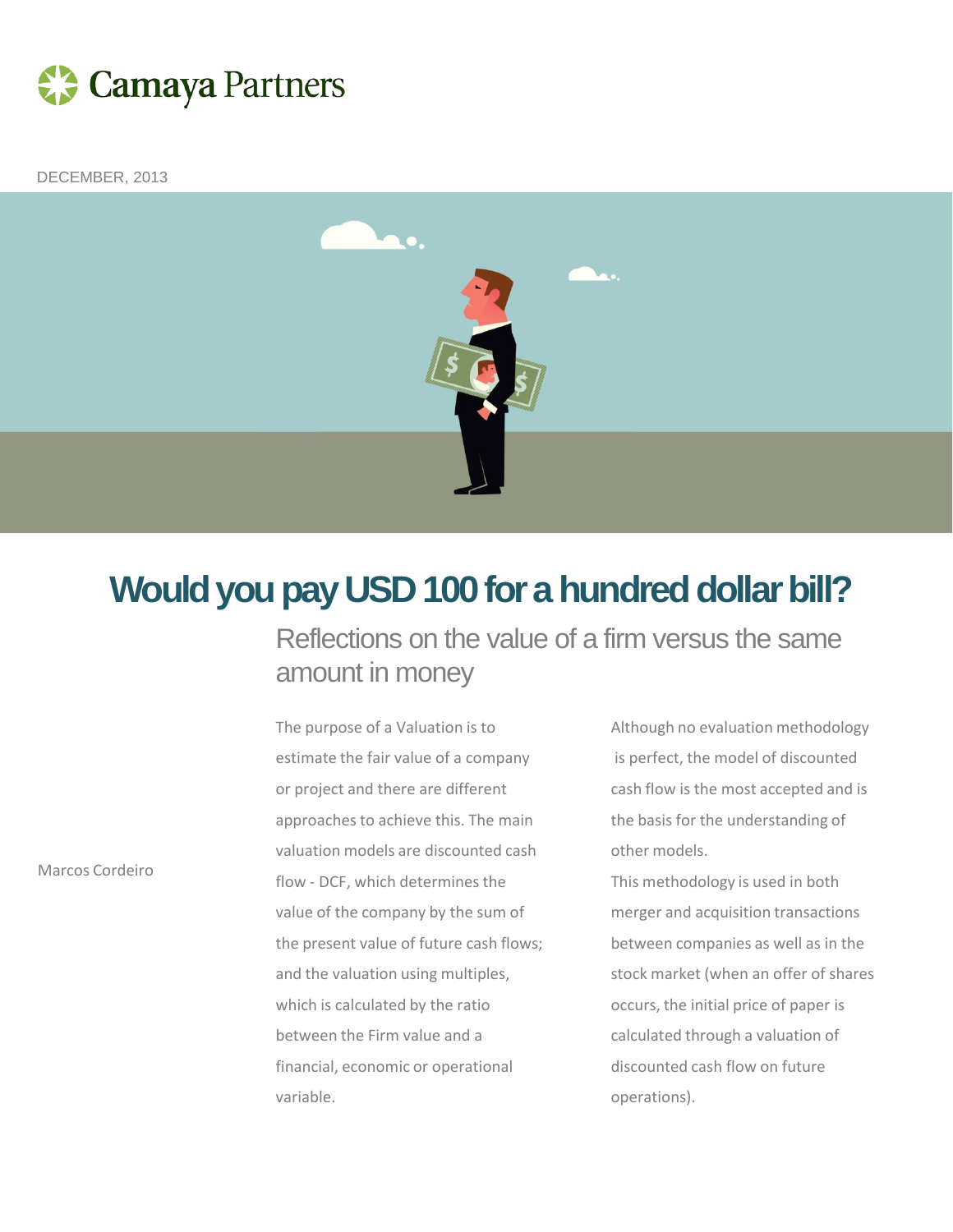

In this model, the expected cash flows of the firm are discounted at a rate that reflects their risk level and the value of money over time.

Although the company's risks are already, in theory, priced at the discount rate, there will always be uncertainty regarding its ability to generate cash in the future, due to operational, market, technological and macroeconomic issues that will affect the value of the company.

By recognizing that a company is worth USD 100 million through a discounted cash flow valuation, it is assumed that all the assumptions used in the projections (both relating to future revenues and costs) as well as the discount rate, are correct and are accepted by all parties.

Now, imagine a company that is hypothetically valued at USD 100.Would you pay USD 100 for this company? Or furthermore, would you pay USD 100 for a 100 dollars bill?

If the answer is "yes" to question 1 and "no" to question 2, we need to reflect on why.

Although it is a strange statement, an ordinary investor has no incentive to pay for a company what it is worth, even after reviewing the valuation by discounted cash flow and agreeing with all the assumptions. In this transaction, the net present value to the investor is zero, it pays the present value of the sum of cash flows of the company, that is, this is like saying that it is paying USD 100 for a 100 dollars bill. Even with an aggravating factor, with a 100 dollars bill, he would not be subject to the risks associated with a company and could make a financial investment that would give him an almost certain return from period to period (such as the purchase

of debt securities from countries with strong economies).

Therefore, this investor will only acquire this company if a discount is given on the firm value of the DCF, as he is able to obtain some return on what was invested only if he pays less than the company is worth, with this return proportional to the discount that was applied to the amount calculated per the DCF.